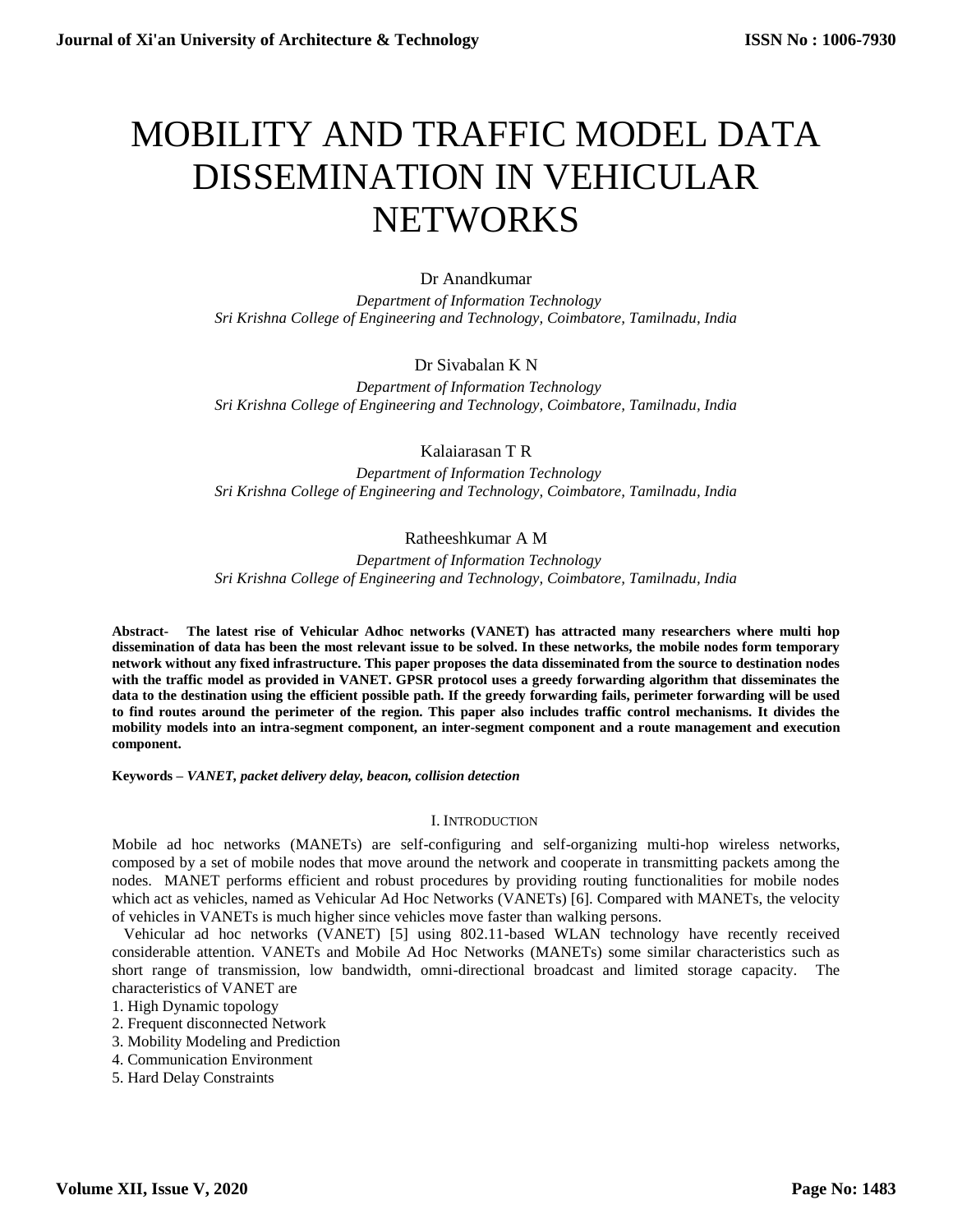Currently, there are mainly two types of routing protocols in VANETs: topological routing and geographic routing. In topological routing, mobile nodes use topological information to manage routing tables or search routes directly. In geographic routing, each node knows its own position and makes routing decisions based on the position of the destination and the positions of its local neighbors.

 There are problems in the current routing protocols for vehicular networks. 1) The performance of VADD [3] is quite sensitive to the vehicle density. Under high vehicle density, there is a high probability that the next path along the shortest delay trajectory toward the destination is available when the packet reaches an intersection. This makes the actual packet-delivery route deviate far from the optimal one, leading to a dramatic increase in the packetdelivery delay. 2) The real shortest delay trajectory may not be taken under inaccurate delay estimation of each road. Both MDDV[2] and VADD[3] estimate the packet-delivery delay along each road based on some offline statistical parameters, such as the average vehicle velocity and vehicle density on the road at different times of a day. 3) The SADV, which is a static-node assisted adaptive data dissemination protocol for vehicular networks. Which enables packets to be stored at an intersection until the optimal path is available. If the static node is full means it can overflow. This is the drawback of using static node.

## II. RELATED WORK

 The idea behind Vehicle Assisted Data Delivery (VADD) is based on carry and forward networks but the important issue is the selection of intermediate node that has the lowest delay in packet delivery. Although geographical forwarding approaches such as GPSR which always chooses the next hop closer to the destination, are very efficient for data dissemination from source to destination in ad hoc networks.

VADD has the following basic principles:

1. Transmission via the possible wireless channel with less delay.

2. If the packet is to be sent through a specified path, the path with high packet delivery ratio is chosen

3. As VANET encounters unpredictable nature of paths, we choose dynamic path selection throughout the dissemination of data.

The performance of VADD is described below



Fig: 1. Packet delivery delay of VADD. (a) Mean packetdelivery delay. (b) Packet-delivery delay (100 vehicles)

As shown in Fig. 1(a), when the vehicle density is high, the mean packet-delivery delay of VADD is close to that of flooding. T he gap increases with decrease in the vehicle density. Moreover, VADD becomes unstable under low vehicle densities. Fig. 1(b) shows the comparison of the delivery delay of individual packets between VADD and flooding when 100 vehicles are simulated in the area. We observe that the packet-delivery delay of some packets is much larger than that of flooding, while the delay of some other packets is close or even equal to the optimal value. There are two reasons for this performance degradation.

1) VADD chooses the best currently available path at each intersection. As there exist low vehicle density, the optimum path may not be a best option to choose but has to deliver the packets via detoured paths. In the worst case, the packet may go through a much longer path as indicated by the peaks in Fig. 1(b).

2) The estimation of the packet forwarding delay through each road is based on some offline statistical data as it is expensive to have each vehicle get up-to-date vehicle densities from some infrastructures. As the vehicle density on each path vary with time, which greatly influences the packet forwarding delay, the shortest delay path is calculated based on the statistical data may not reflect the real optimal one.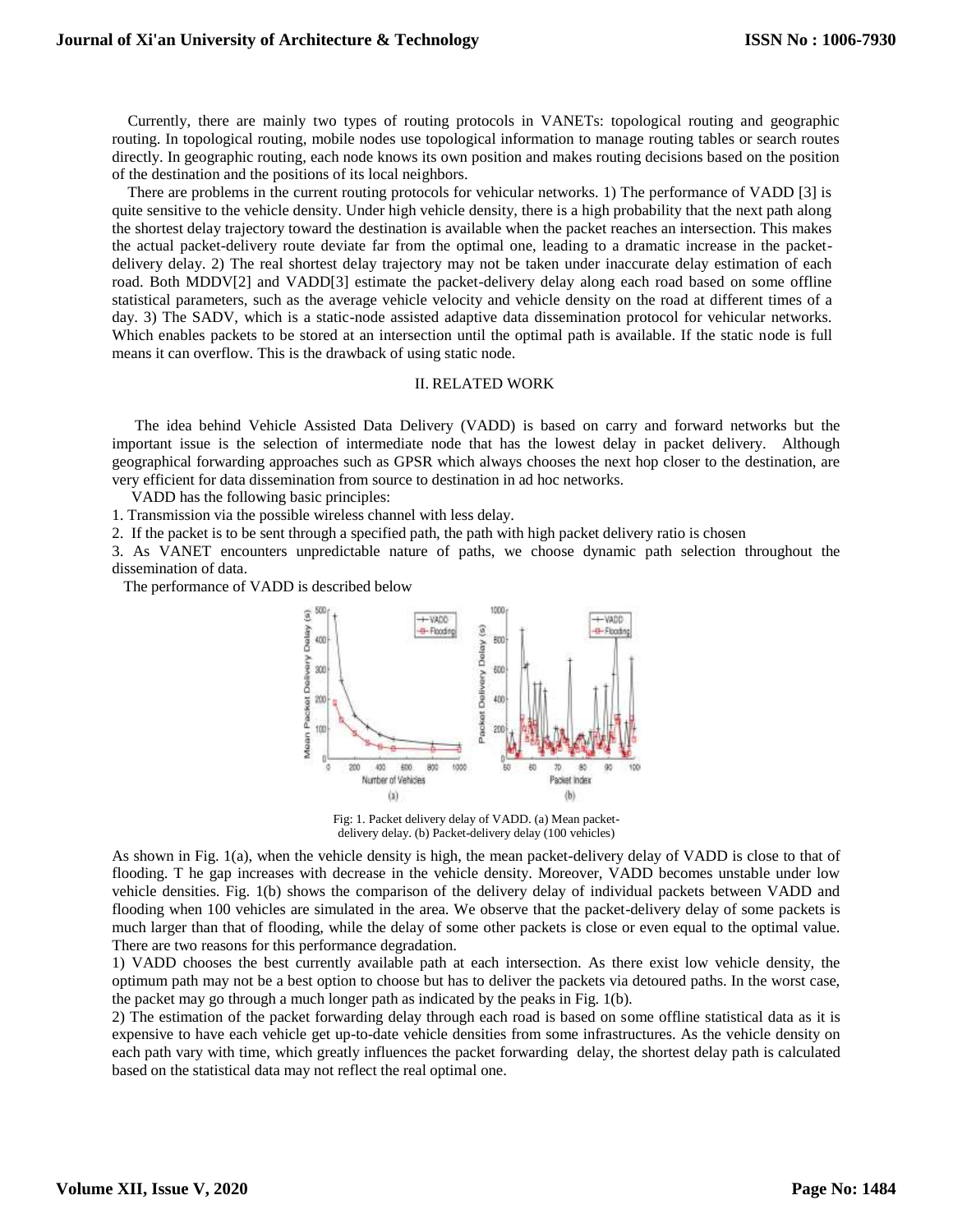SADV is a adaptive data-dissemination protocol that uses static node at intersections. When there is no vehicles available designated on the optimal path to deliver the packets, a packet is forwarded to the static node that transmits it when a optimal delivery path is available [1]. The adjacent static nodes measure the delay that is encountered when forwarded in real time so that the optimal path can be chosen based on the routing decision adapting to the dynamic vehicle densities. As a result, a multi-path routing mechanism is used in SADV that reduces the delay in data delivery effectively.



Fig. 2 Static-node assisted routing in a VANET

As illustrated in Fig. 2, a packet is sent from A to a remote location. Once the packet is relayed from A to B, B needs to determine the next vehicle to forward. Assume that the shortest delay path to deliver the packet is northward. As there is no vehicle within the communication range of B along the direction, it relays the packet to the static node. The static node stores the packet for a while and forwards it to C when it passes the intersection and goes toward the northward road. From the figure, we can see that without the help of the static node, the packet will be carried by B to the eastward road if B does not meet C at the intersection, which may lead to delay in packet-delivery path [1].

## III. GREEDY PERIMETER STATELESS ROUTING

Greedy Perimeter Stateless Routing (GPSR) is one of the best examples of position based routing. GPSR [10] uses closest neighbors information of destination in order to forward packet. This method is also known as greedy forwarding. Here the nodes should possess the information about its current physical position and also the adjacent nodes. The adjacent node also helps the current node to make forwarding decisions without discussing topology information. GPSR protocol normally devised in to two groups: greedy forwarding and perimeter forwarding.

## *Greedy Forwarding*

 The main characteristic of this strategy is that the data packets have the ability to know their physical position and their path to the destination. Here the greedy region/hops are selected to forward the packets to the intermediate nodes that are getting closer to the destination node. Nearest neighbors physical position is gathered by utilizing beacon algorithms or simple beacons. When the data packet is disseminated from the source to destination via adjacent node, the forwarding node receives a beacon message which has the information about the address and position that is updated in the location table. If the beacon message is not received by the forwarding node within a specific time interval, it assumes that the adjacent node is not active or not in the range to send it. This makes the entry to be removed from the location table. The main use of this strategy is it holds the physical position of node where the packets are transmitted in a very short time interval. Besides its advantages there are few drawbacks of this strategy i.e. there are few topologies that limits the packet to move to a specific range or distance from the destination. This model will not succeed when there are no nearest adjacent nodes to disseminate the data to the destination.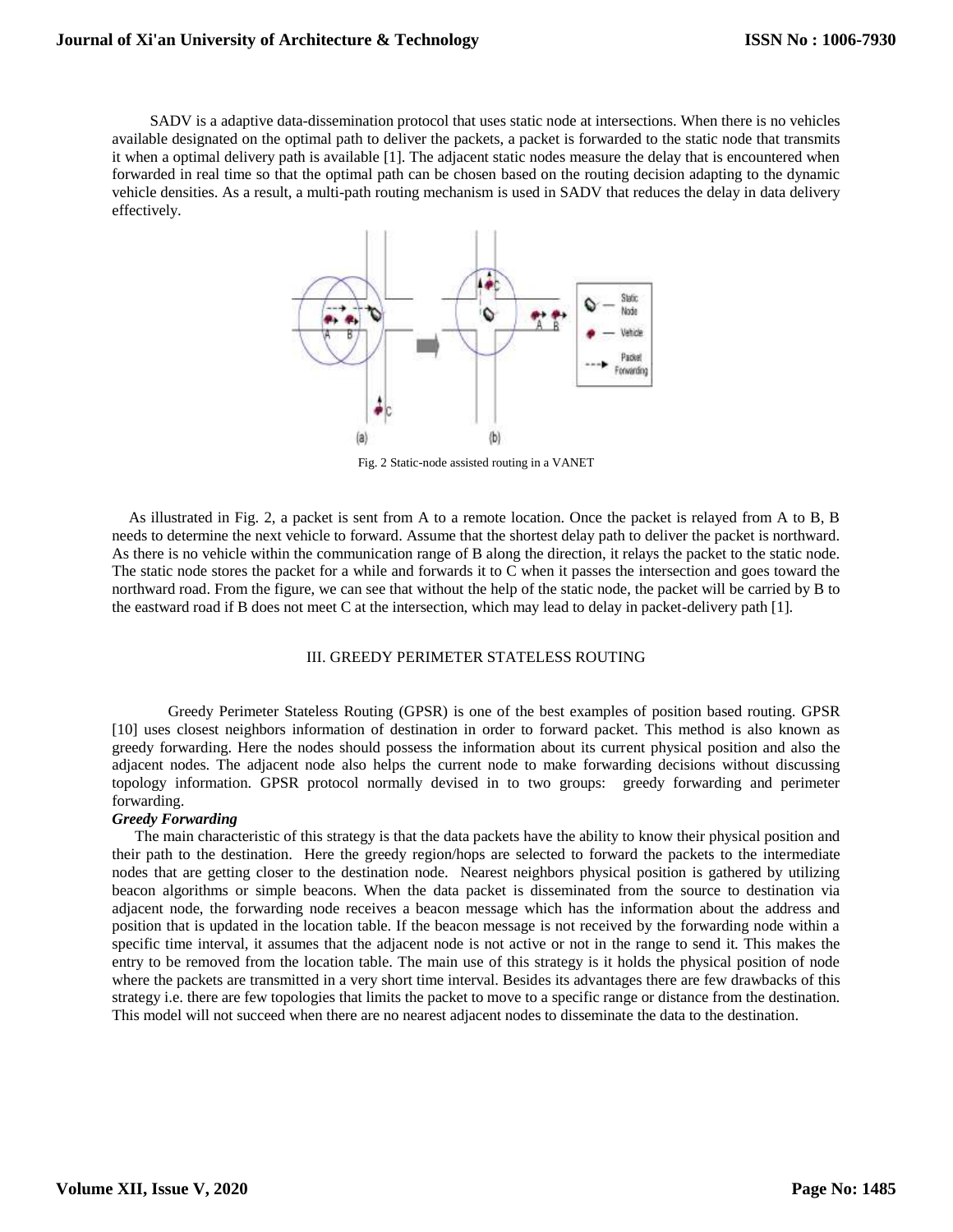

Fig: 3 Greedy Forwarding (A is S's neighbor closest to D)

#### *Perimeter Forwarding*

 Perimeter forwarding is used where greedy forwarding fails. It means when there's no next hop closest neighbor to the destination is out there then perimeter forwarding is employed . Perimeter forwarding uses nodes within the void regions to forward packets towards destination. The perimeter forwarding used the right hand rule. In "right hand rule", the voids regions are exploited by traversing the trail in counterclockwise direction so as to succeed in at specific destination. According to this rule each node involved to forward packet round the void region and every edge that's traversed are called perimeter. Edges may cross when right rule finds perimeter that are enclosed within the void by utilizing "heuristic approach". The drawback is that it removes inconsiderately of these edges which are repeated and this might cause the network partitions. To avoid this drawback, another strategy is adopted that's described below.

## *Planar Graph*

 There exists a situation in a single graph where more than two edges cross each other called as planar graph. The types of planar graphs developed to remove the crossing edges are "Relative Neighborhood Graph (RNG)" and "Gabriel Graph (GG)". RNG is designed such that whenever radio range of two edges intersects each other, it shares the same area. In the Fig 4 given below, the edges x and y share the same area as the vertices x and y. The edge x, y are removed by using RNG because another edge from x towards v is already available [10].



Gabriel Graph (GG) has been designated to detect and remove the crossing edges between the shared areas of nodes having similar diameter.



Fig 5: Example of GG

As the diameter of nodes x or y is greater than the midpoint diameter as shown in Fig 5, the edges corresponding to the nodes x and y cannot be removed. So there is less network disconnection in the GG as compared to RNG [10].

#### IV. PROPOSED WORK

The research paper focused on the data visualization tools that are implemented in business intelligence. Very large QVWs represent a disproportionate amount of knowledge (highly compressed), which can translate into tons of knowledge in motion. QlikView is one of the easiest to understand and flexible Business Intelligence tools for turning data into knowledge.

Though Adhoc networks are used for variety of applications, there is a necessity to assess the performance of the application using simulation model which paved way for a realistic mobility model for VANETs to provide precise results. The objective of the model is to create a traffic model which should account for unique vehicle motion without incurring overhead by simulating the wireless network traffic.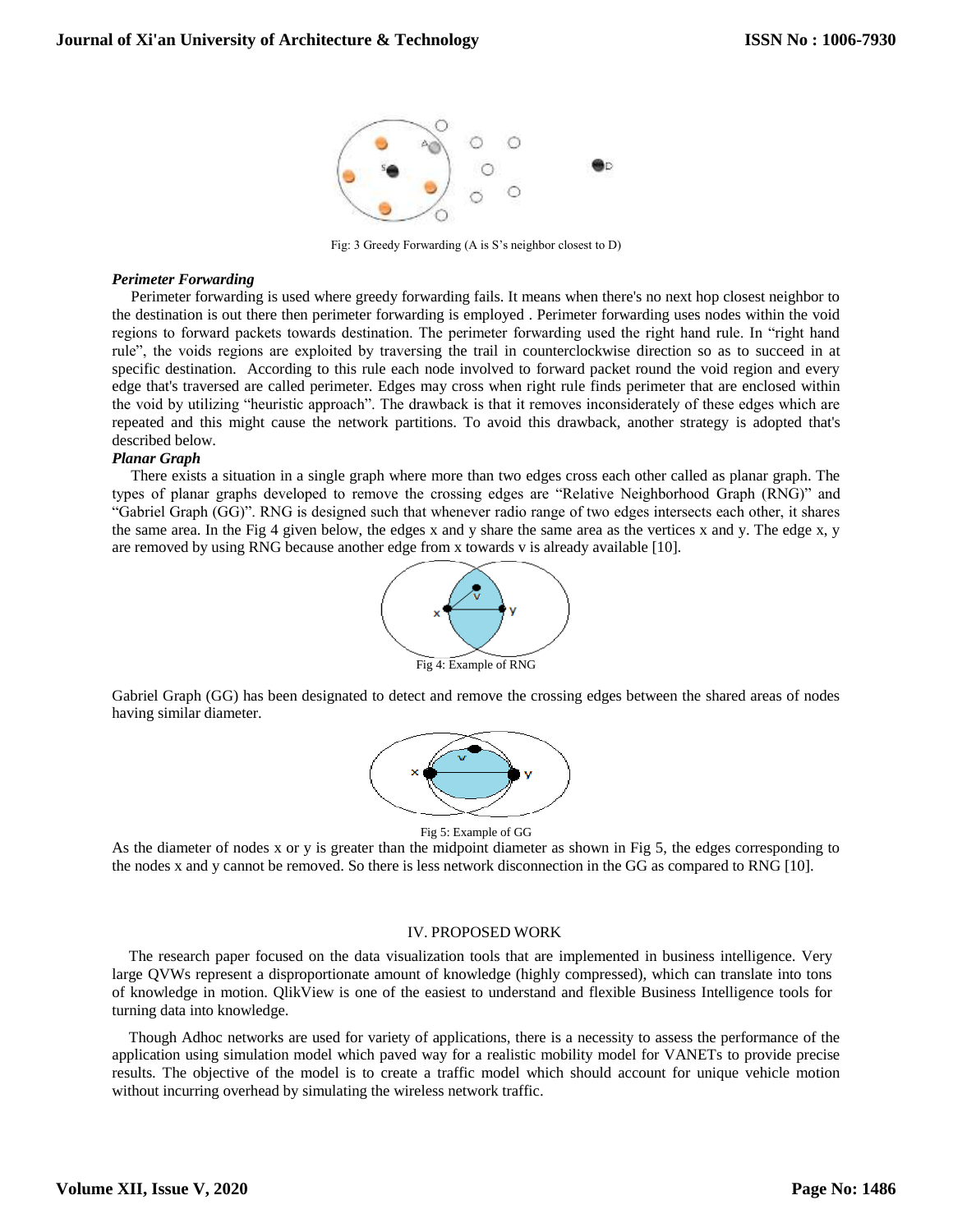Here consider two approaches to modeling a system in which collisions can occur. In the particle system approach, designers model a system that allows nodes to move freely and use collision detection to react to collision events. This reactive approach is appropriate for systems in which nodes are "dumb" in the sense that they do not attempt to alter their trajectories according to environmental conditions. In our vehicular approach, we model a system of collision avoidance. We assume that vehicles avoid collisions if possible. Further, we include traffic control mechanisms that force drivers to follow a deterministic admission control protocol when encountering an intersection.

 This model does not preclude the occurrence of a collision event. A collision event can occur if one or more vehicles create a situation in which another vehicle cannot avoid collision given its mobility constraints. Such a collision can be made to impact the traffic flow in the vehicular network. Another essential element for modeling vehicular traffic is the notion of a road segment, or link. Formally, a road segment is any portion of a road between two intersections. Road segments can be described by the following vehicle-independent attributes: shape, length, width, name and speed.

#### V. INTRA-SEGMENT & INTER-SEGMENT MOBILITY IMPLEMENTATION

#### *Intra-segment Mobility*

 This model has the ability to control the motion of the vehicle from the perspective from which the vehicle enter a road segment until it exit the segment. In this model, a vehicle moves at the same speed as the vehicle ahead, if there is a vehicle within sufficient range of the current vehicle. Two parameters are the vehicle speed that is following and the space between the two intervening vehicle. The car-following model does not specify a vehicle's behavior when there is no other (nearby) vehicle to follow. We assume that if a vehicle is not within a window of inter-vehicle spacing defined by the car-following model, it accelerates at its specified rate until reaching the vehicle's maximum speed for the current segment. The acceleration rate can be constant, dependent on the current speed or dependent on the type of driver.

 The intra-segment model must also specify how non-following vehicles behave when encountering traffic control. We consider two primary forms of traffic control: stop signs and stoplights. Some forms of traffic control, such as railroad crossing gates, can be generalized to one of these types of traffic control; others, such as yield signs and speed-limit changes must be modeled differently. When there is a stop sign or red signal, a vehicle coming to the intersection must slow down before the signal. Whenever an yellow light flashes, the vehicle can cross the intersection but has to stop when the light turns to red. This can be done only when the vehicles are running at a deceleration rate which is based on speed. The car will alter its speed according to the following rules:

- The car encounters an intersection and the next road segment on which it will travel is full. In this case, the car stops before the intersection and remains stopped until there is room in the next road segment.
- There is a car in front of the current car. In this case, the node will slow down to the speed necessary to maintain a speed-based following distance between the current node and the node in front of it.
- The car encounters traffic control. In this case, the car will slow down (at a uniform acceleration) before an intersection with a red stoplight or a stop sign; if the stoplight turns green, the car attempts to accelerate if possible.
- The car turns onto a new street. In this case, the car slows down before the intersection to make the turn at a reasonable speed (5 mph), and then accelerates, if possible, to the highest speed it can attain given the other constraints.

#### *Inter-segment Mobility*

 The inter-segment mobility model determines the behavior of vehicles between road segments; i.e., at intersections. This model can classify intersections according to the number of intersecting road segments, the types of road segments, traffic control, if any, at the intersection. In essence, the model must perform admission control at each intersection where the traffic-control rules vary according to the intersection type. Assume that Route Management and Execution has selected the next segment even before the intersection and that the vehicle following determines what action it has to take at the intersection. When there is a traffic signal missing at the intersection, we assume that there is a congestion scenario. In such intersection, the admission control mechanism determines if there is space for the vehicle coming behind to enter the adjacent lane in the road segment. If space available, the vehicle enters else it has to wait until space is available. The component should have the method to avoid postponement of passing vehicles. The vehicles can allow passing the intersection only if it does not result in congestion with another vehicle. When the path is full, any vehicle is not allowed to enter an intersection.

 As the intersection at the road path uses stoplights for traffic control, the segment should consider the possible cases of green, yellow and red lights. One of these color lights can be used as guard signal. Whenever a vehicle